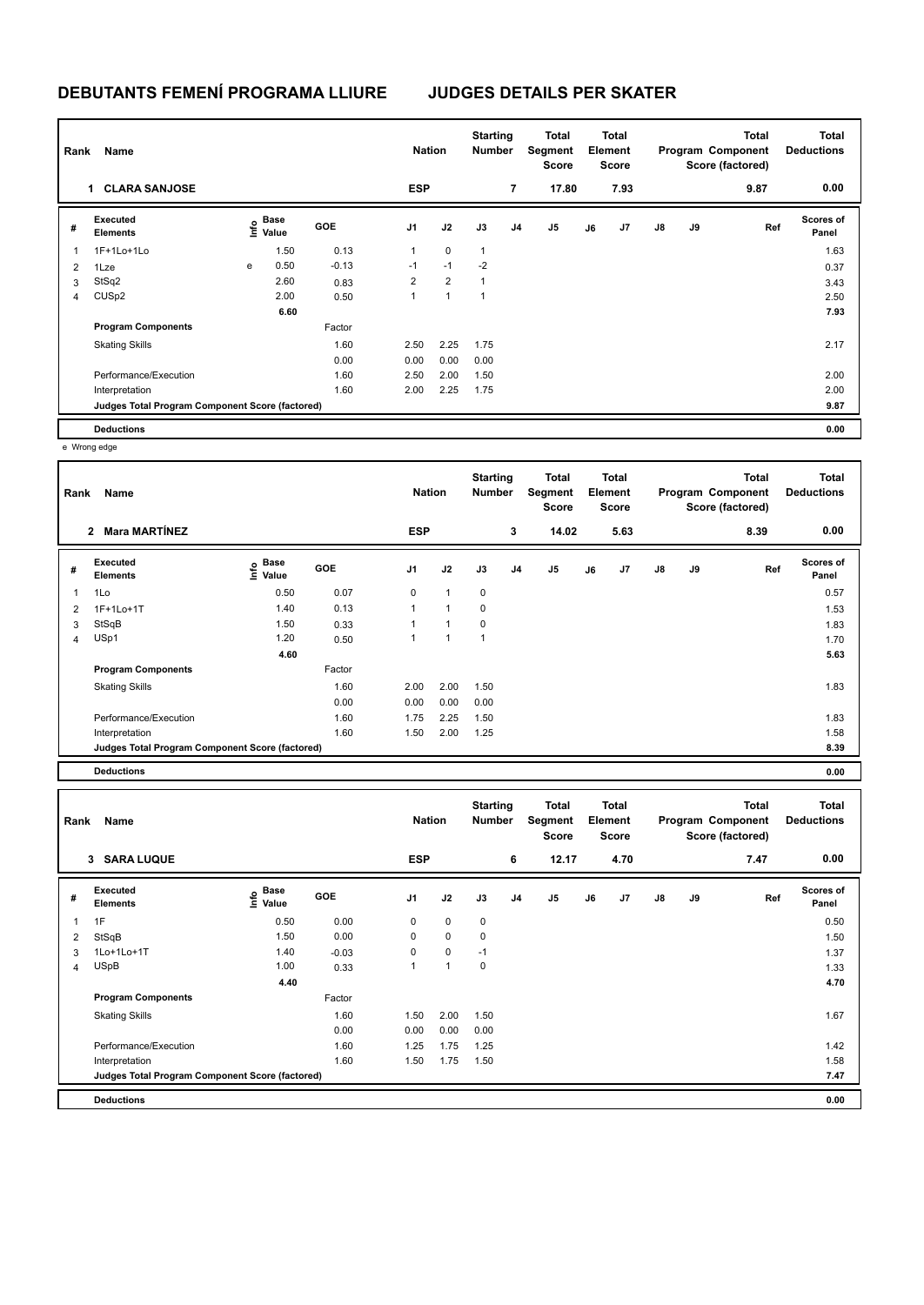### **DEBUTANTS FEMENÍ PROGRAMA LLIURE JUDGES DETAILS PER SKATER**

| Rank           | Name                                            |                                           |            |                | <b>Nation</b> |                                  | <b>Starting</b><br><b>Number</b> | <b>Total</b><br>Segment<br><b>Score</b> | <b>Total</b><br>Element<br><b>Score</b> |                                  |    | <b>Total</b><br>Program Component<br>Score (factored) |                                                       | <b>Total</b><br><b>Deductions</b> |
|----------------|-------------------------------------------------|-------------------------------------------|------------|----------------|---------------|----------------------------------|----------------------------------|-----------------------------------------|-----------------------------------------|----------------------------------|----|-------------------------------------------------------|-------------------------------------------------------|-----------------------------------|
|                | 4 Marina REVILLA                                |                                           |            | <b>ESP</b>     |               |                                  | 4                                | 11.30                                   |                                         | 4.73                             |    |                                                       | 7.07                                                  | 0.50                              |
| #              | Executed<br><b>Elements</b>                     | $\frac{e}{E}$ Base<br>$\frac{e}{E}$ Value | <b>GOE</b> | J <sub>1</sub> | J2            | J3                               | J <sub>4</sub>                   | J <sub>5</sub>                          | J6                                      | J <sub>7</sub>                   | J8 | J9                                                    | Ref                                                   | Scores of<br>Panel                |
| 1              | 1F+1Lo+1T                                       | 1.40                                      | 0.20       | $\overline{2}$ | $\mathbf{1}$  | 0                                |                                  |                                         |                                         |                                  |    |                                                       |                                                       | 1.60                              |
| 2              | 1F                                              | 0.50                                      | $-0.27$    | $-3$           | $-3$          | $-2$                             |                                  |                                         |                                         |                                  |    |                                                       |                                                       | 0.23                              |
| 3              | StSq2                                           | 2.60                                      | 0.00       | 0              | $\pmb{0}$     | 0                                |                                  |                                         |                                         |                                  |    |                                                       |                                                       | 2.60                              |
| $\overline{4}$ | USp1                                            | 1.20                                      | $-0.90$    | $-3$           | $-3$          | $-3$                             |                                  |                                         |                                         |                                  |    |                                                       |                                                       | 0.30                              |
|                |                                                 | 5.70                                      |            |                |               |                                  |                                  |                                         |                                         |                                  |    |                                                       |                                                       | 4.73                              |
|                | <b>Program Components</b>                       |                                           | Factor     |                |               |                                  |                                  |                                         |                                         |                                  |    |                                                       |                                                       |                                   |
|                | <b>Skating Skills</b>                           |                                           | 1.60       | 1.75           | 1.75          | 1.50                             |                                  |                                         |                                         |                                  |    |                                                       |                                                       | 1.67                              |
|                |                                                 |                                           | 0.00       | 0.00           | 0.00          | 0.00                             |                                  |                                         |                                         |                                  |    |                                                       |                                                       |                                   |
|                | Performance/Execution                           |                                           | 1.60       | 1.50           | 1.50          | 1.00                             |                                  |                                         |                                         |                                  |    |                                                       |                                                       | 1.33                              |
|                | Interpretation                                  |                                           | 1.60       | 1.50           | 1.50          | 1.25                             |                                  |                                         |                                         |                                  |    |                                                       |                                                       | 1.42                              |
|                | Judges Total Program Component Score (factored) |                                           |            |                |               |                                  |                                  |                                         |                                         |                                  |    |                                                       |                                                       | 7.07                              |
|                | <b>Deductions</b>                               | Falls:                                    | $-0.50$    |                |               |                                  |                                  |                                         |                                         |                                  |    |                                                       |                                                       | $-0.50$                           |
| Rank<br>Name   |                                                 |                                           |            | <b>Nation</b>  |               | <b>Starting</b><br><b>Number</b> |                                  | <b>Total</b><br>Segment<br><b>Score</b> |                                         | <b>Total</b><br>Element<br>Score |    |                                                       | <b>Total</b><br>Program Component<br>Score (factored) | <b>Total</b><br><b>Deductions</b> |
|                | <b>Laia PUNTÍ</b><br>5                          |                                           |            | <b>ESP</b>     |               |                                  | 1                                | 11.19                                   |                                         | 5.40                             |    |                                                       | 6.79                                                  | 1.00                              |
| #              | Executed<br><b>Elements</b>                     | <b>Base</b><br>lnfo<br>Value              | <b>GOE</b> | J <sub>1</sub> | J2            | J3                               | J <sub>4</sub>                   | J <sub>5</sub>                          | J6                                      | J <sub>7</sub>                   | J8 | J9                                                    | Ref                                                   | <b>Scores of</b><br>Panel         |
| 1              | 1F+1Lo<<+1Lo                                    | 1.00<br><<                                | $-0.20$    | $-2$           | $-2$          | $-2$                             |                                  |                                         |                                         |                                  |    |                                                       |                                                       | 0.80                              |
| 2              | CUSp2                                           | 2.00                                      | 0.00       | 0              | $\mathbf 0$   | $\mathbf 0$                      |                                  |                                         |                                         |                                  |    |                                                       |                                                       | 2.00                              |
| 3              | 1F                                              | 0.50                                      | $-0.03$    | $-1$           | $\pmb{0}$     | 0                                |                                  |                                         |                                         |                                  |    |                                                       |                                                       | 0.47                              |
| 4              | StSq1                                           | 1.80                                      | 0.33       | 1              | 0             | $\mathbf{1}$                     |                                  |                                         |                                         |                                  |    |                                                       |                                                       | 2.13                              |

 **5.30 5.40 Program Components**  Skating Skills 1.75 1.50 1.50 1.60 1.58 Factor 0.00 0.00 0.00 0.00 Performance/Execution 1.60 1.00 1.75 1.25 1.33 Interpretation 1.60 1.25 1.50 1.25 1.50 1.25 1.33 **Deductions** Falls: -1.00 **-1.00 Judges Total Program Component Score (factored) 6.79**

<< Downgraded jump

| Rank | Name                                            |      | <b>Nation</b>        |            | <b>Starting</b><br><b>Number</b> | Total<br>Segment<br><b>Score</b> |             | Total<br>Element<br><b>Score</b> |                |    | <b>Total</b><br>Program Component<br>Score (factored) | Total<br><b>Deductions</b> |    |      |                           |
|------|-------------------------------------------------|------|----------------------|------------|----------------------------------|----------------------------------|-------------|----------------------------------|----------------|----|-------------------------------------------------------|----------------------------|----|------|---------------------------|
|      | <b>BERTA FEIXAS</b><br>6                        |      |                      |            | <b>ESP</b>                       |                                  |             | 5                                | 9.20           |    | 3.74                                                  |                            |    | 5.46 | 0.00                      |
| #    | <b>Executed</b><br><b>Elements</b>              | ١nf٥ | <b>Base</b><br>Value | <b>GOE</b> | J <sub>1</sub>                   | J2                               | J3          | J <sub>4</sub>                   | J <sub>5</sub> | J6 | J7                                                    | $\mathsf{J}8$              | J9 | Ref  | <b>Scores of</b><br>Panel |
| 1    | 1Lo+1Lo+1T                                      |      | 1.40                 | $-0.03$    | $-1$                             | $\mathbf 0$                      | $\mathbf 0$ |                                  |                |    |                                                       |                            |    |      | 1.37                      |
| 2    | 1F<<                                            | <<   | 0.00                 | 0.00       |                                  |                                  |             |                                  |                |    |                                                       |                            |    |      | 0.00                      |
| 3    | StSqB                                           |      | 1.50                 | $-0.30$    | $-2$                             | $-1$                             | $\mathbf 0$ |                                  |                |    |                                                       |                            |    |      | 1.20                      |
| 4    | <b>USpB</b>                                     |      | 1.00                 | 0.17       | 0                                | 1                                | $\mathbf 0$ |                                  |                |    |                                                       |                            |    |      | 1.17                      |
|      |                                                 |      | 3.90                 |            |                                  |                                  |             |                                  |                |    |                                                       |                            |    |      | 3.74                      |
|      | <b>Program Components</b>                       |      |                      | Factor     |                                  |                                  |             |                                  |                |    |                                                       |                            |    |      |                           |
|      | <b>Skating Skills</b>                           |      |                      | 1.60       | 1.00                             | 1.50                             | 1.25        |                                  |                |    |                                                       |                            |    |      | 1.25                      |
|      |                                                 |      |                      | 0.00       | 0.00                             | 0.00                             | 0.00        |                                  |                |    |                                                       |                            |    |      |                           |
|      | Performance/Execution                           |      |                      | 1.60       | 0.75                             | 1.25                             | 1.25        |                                  |                |    |                                                       |                            |    |      | 1.08                      |
|      | Interpretation                                  |      |                      | 1.60       | 0.75                             | 1.50                             | 1.00        |                                  |                |    |                                                       |                            |    |      | 1.08                      |
|      | Judges Total Program Component Score (factored) |      |                      |            |                                  |                                  |             |                                  |                |    |                                                       |                            |    |      | 5.46                      |
|      | <b>Deductions</b>                               |      |                      |            |                                  |                                  |             |                                  |                |    |                                                       |                            |    |      | 0.00                      |

<< Downgraded jump